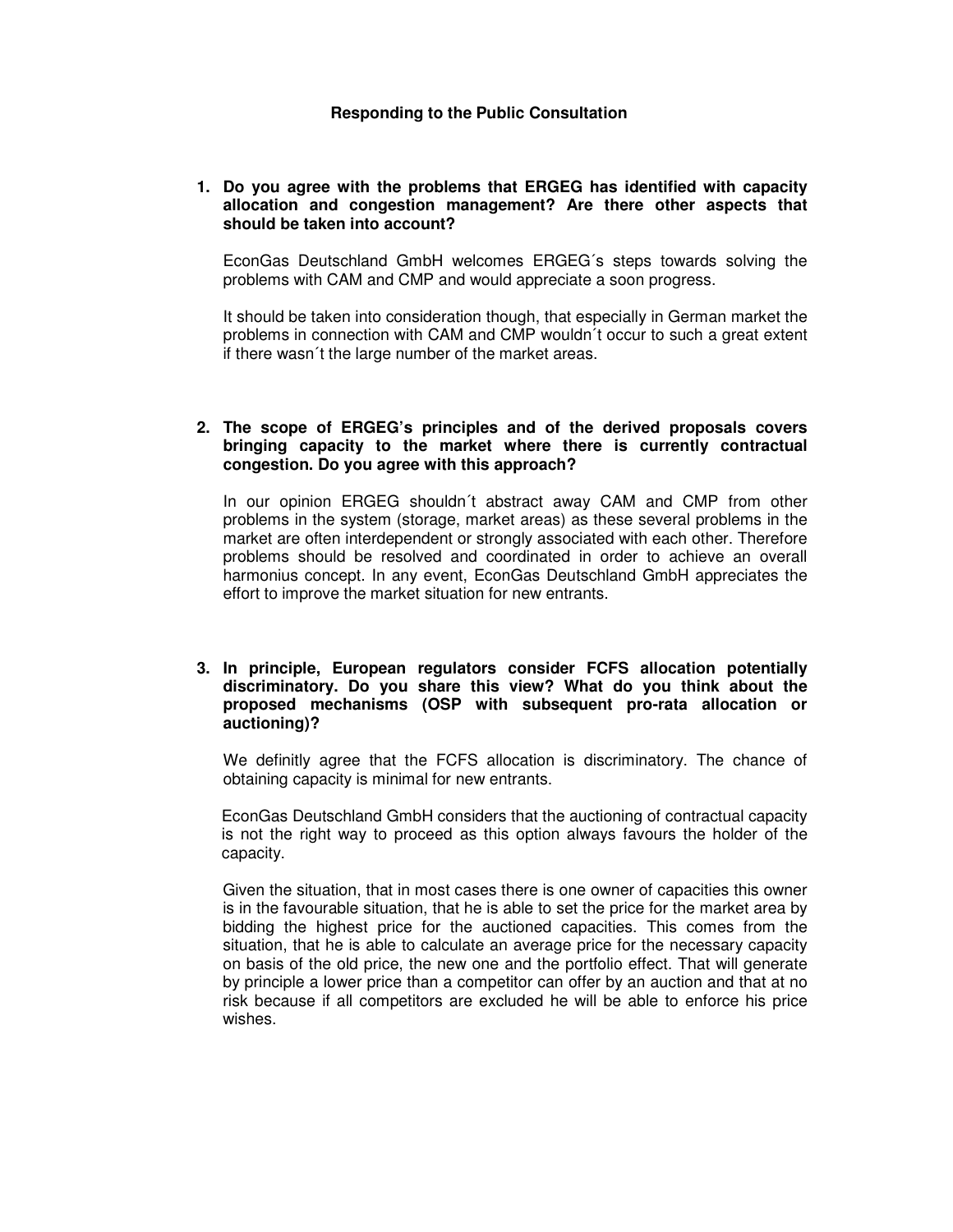# **4. What is the role of secondary capacity trading?**

The capacity trading on the secondary market causes many problems for new market entrants. It contains a huge element of uncertainty. There is no possibility of reserving capacities or rights to return.

And in view of the incumbants it means an additional source of revenue. It should be ensured that the prices reflect the actual costs. Thus, though ERGEG decided not to address prices in the document, we consider that this is an crucial issue to be regulated.

So concentrating only on secondary capacity trading is insufficient. The development and progress of primary capacity trading should receive the priority.

#### **9. Are the proposed measures suitable to facilitate development of liquid gas markets?**

Only conditionally. It should be taken into consideration that in this context there is a huge problem with access to storage facilities. A compatible and harmonious overall concept should be developed. The one can´t work without the other.

# **10. In your view, how important are compatible booking and operational procedures between adjacent systems?**

In our opinion the compliance of operational mechanisms and rules between adjacent systems is an essential aspect. The obligation to two separate capacity bookings between adjacent markets is extremely objectionable and bothersome for new market entrants.

## **11. Do the proposed measures increase the efficient use of the system? What aspects would you support and like to see further developed?**

Most problems in connection with CAM and CMP in Germany are especially caused by the pluralty of market areas, especially as only 2 out of 12 market areas are liquid and have trading points. There is no technical reason for the division of German natural gas grid into more than the two technically necessary market areas (L- and the H-Gas). Therefore there is no lawful legitimation for the existing pluralty of the market areas in Germany. In fact, by legal experts the market areas are considered to violate both European and German law and principles. (just to mention a few provisions: Article 28 EC, Articles 4, 98 EC, §§ 1, 81 GWB .)The measures taken towards the reduction of market areas and the implemention of the market liberalisation by the German Regulator BnetzA are insufficient. The progress is too slow.

The new regulation is supposed to only mention principles and not to go into details, as ERGEG doesn´t want to interfere in business decisions. In our opinion, clear rules are necessary. ERGEG shouldn´t be too hesitant on this issue. It should be clearly defined what TSO´s have to do to implement the Regulation, and they should be legally obliged to do so. The need to protect the free market, new market entrants and consumers should be given more importance and higher priority than the protection of incumbents and their business.